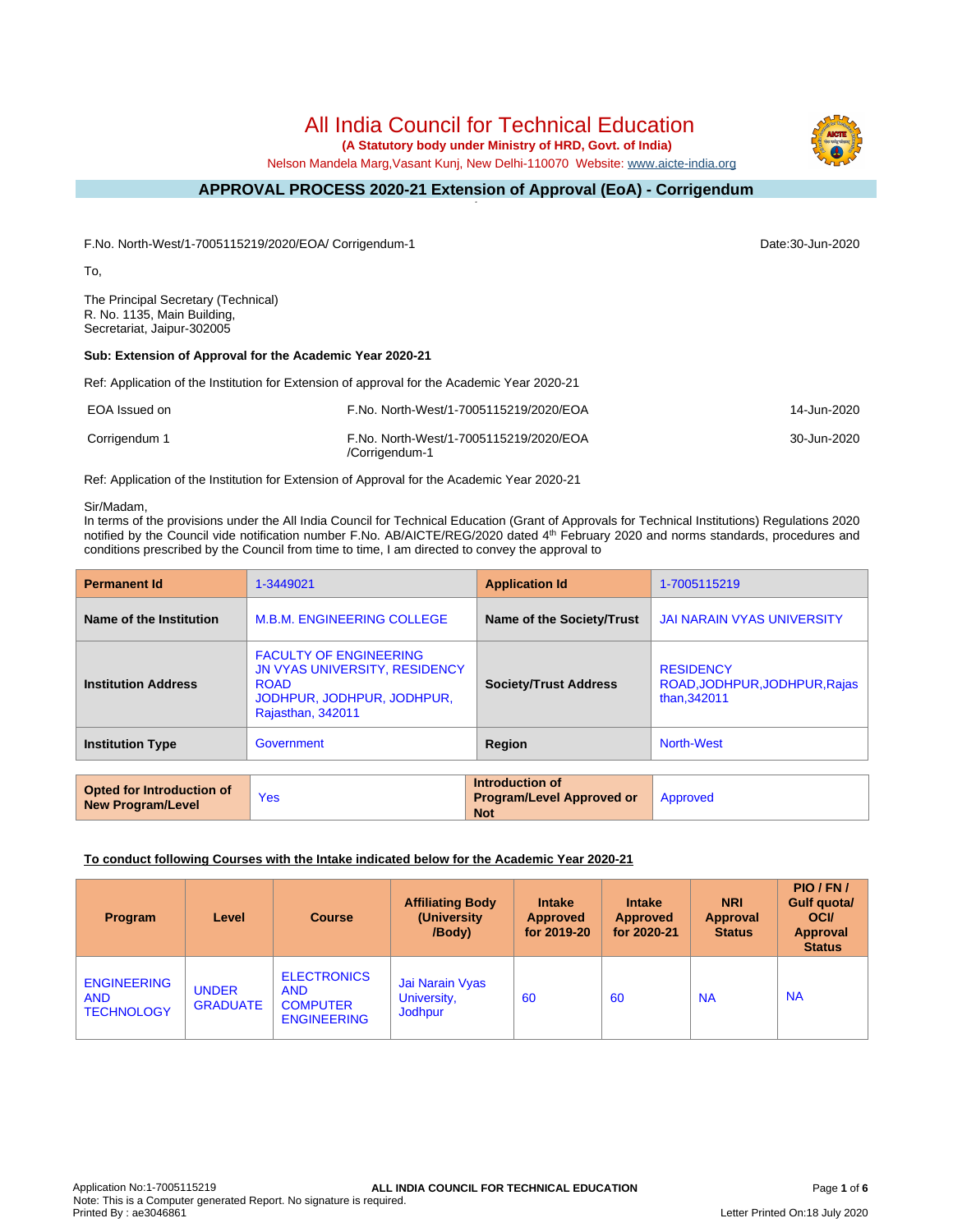| <b>ENGINEERING</b><br><b>AND</b><br><b>TECHNOLOGY</b> | <b>UNDER</b><br><b>GRADUATE</b> | <b>ELECTRONICS</b><br><b>AND</b><br><b>ELECTRICAL</b><br><b>ENGINEERING</b> | Jai Narain Vyas<br>University,<br><b>Jodhpur</b>        | 60 | 60 | <b>NA</b> | <b>NA</b> |
|-------------------------------------------------------|---------------------------------|-----------------------------------------------------------------------------|---------------------------------------------------------|----|----|-----------|-----------|
| <b>ENGINEERING</b><br><b>AND</b><br><b>TECHNOLOGY</b> | <b>UNDER</b><br><b>GRADUATE</b> | <b>ELECTRONICS &amp;</b><br><b>COMMUNICATIO</b><br><b>N ENGG</b>            | Jai Narain Vyas<br>University,<br><b>Jodhpur</b>        | 45 | 45 | <b>NA</b> | <b>NA</b> |
| <b>ENGINEERING</b><br><b>AND</b><br><b>TECHNOLOGY</b> | <b>UNDER</b><br><b>GRADUATE</b> | <b>COMPUTER</b><br><b>SCIENCE &amp;</b><br><b>ENGINEERING</b>               | Jai Narain Vyas<br>University,<br>Jodhpur               | 33 | 33 | <b>NA</b> | <b>NA</b> |
| <b>ENGINEERING</b><br><b>AND</b><br><b>TECHNOLOGY</b> | <b>UNDER</b><br><b>GRADUATE</b> | <b>CIVIL</b><br><b>ENGINEERING</b>                                          | Jai Narain Vyas<br>University,<br>Jodhpur               | 88 | 88 | <b>NA</b> | <b>NA</b> |
| <b>ENGINEERING</b><br><b>AND</b><br><b>TECHNOLOGY</b> | <b>UNDER</b><br><b>GRADUATE</b> | <b>MECHANICAL</b><br><b>ENGINEERING</b>                                     | Jai Narain Vyas<br>University,<br><b>Jodhpur</b>        | 60 | 60 | <b>NA</b> | <b>NA</b> |
| <b>ENGINEERING</b><br><b>AND</b><br><b>TECHNOLOGY</b> | <b>UNDER</b><br><b>GRADUATE</b> | <b>CHEMICAL</b><br><b>ENGINEERING</b>                                       | <b>Jai Narain Vyas</b><br>University,<br><b>Jodhpur</b> | 30 | 30 | <b>NA</b> | <b>NA</b> |
| <b>ENGINEERING</b><br><b>AND</b><br><b>TECHNOLOGY</b> | <b>UNDER</b><br><b>GRADUATE</b> | <b>MINING</b><br><b>ENGINEERING</b>                                         | Jai Narain Vyas<br>University,<br>Jodhpur               | 40 | 40 | <b>NA</b> | <b>NA</b> |
| <b>ENGINEERING</b><br><b>AND</b><br><b>TECHNOLOGY</b> | <b>UNDER</b><br><b>GRADUATE</b> | <b>ELECTRICAL</b><br><b>ENGINEERING</b>                                     | Jai Narain Vyas<br>University,<br><b>Jodhpur</b>        | 44 | 44 | <b>NA</b> | <b>NA</b> |
| <b>ENGINEERING</b><br><b>AND</b><br><b>TECHNOLOGY</b> | <b>UNDER</b><br><b>GRADUATE</b> | <b>PRODUCTION</b><br><b>AND</b><br><b>INDUSTRIAL</b><br><b>ENGINEERING</b>  | Jai Narain Vvas<br>University,<br><b>Jodhpur</b>        | 30 | 30 | <b>NA</b> | <b>NA</b> |
| <b>ENGINEERING</b><br><b>AND</b><br><b>TECHNOLOGY</b> | <b>UNDER</b><br><b>GRADUATE</b> | <b>INFORMATION</b><br><b>TECHNOLOGY</b>                                     | <b>Jai Narain Vyas</b><br>University,<br>Jodhpur        | 30 | 30 | <b>NA</b> | <b>NA</b> |
| <b>ENGINEERING</b><br><b>AND</b><br><b>TECHNOLOGY</b> | <b>POST</b><br><b>GRADUATE</b>  | <b>DIGITAL</b><br><b>COMMUNICATIO</b><br>N                                  | Jai Narain Vyas<br>University,<br><b>Jodhpur</b>        | 10 | 10 | <b>NA</b> | <b>NA</b> |
| <b>ENGINEERING</b><br><b>AND</b><br><b>TECHNOLOGY</b> | <b>POST</b><br><b>GRADUATE</b>  | <b>DIGITAL</b><br><b>COMMUNICATIO</b><br>N                                  | <b>Jai Narain Vyas</b><br>University,<br><b>Jodhpur</b> | 10 | 10 | <b>NA</b> | <b>NA</b> |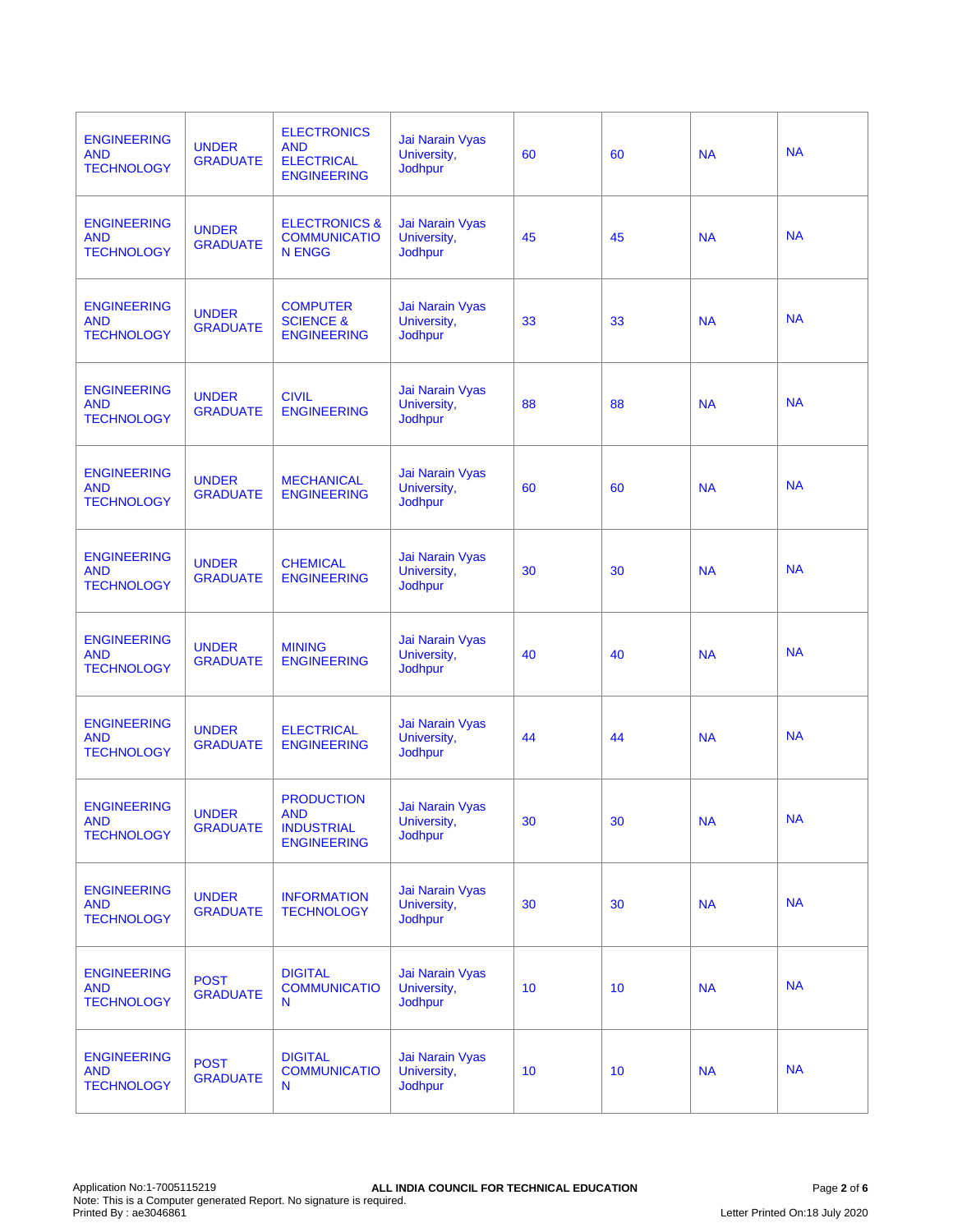| <b>ENGINEERING</b><br><b>AND</b><br><b>TECHNOLOGY</b> | <b>POST</b><br><b>GRADUATE</b> | <b>COMPUTER</b><br><b>SCIENCE &amp;</b><br><b>ENGINEERING</b>              | Jai Narain Vyas<br>University,<br><b>Jodhpur</b>        | 18             | 18             | <b>NA</b> | <b>NA</b> |
|-------------------------------------------------------|--------------------------------|----------------------------------------------------------------------------|---------------------------------------------------------|----------------|----------------|-----------|-----------|
| <b>ENGINEERING</b><br><b>AND</b><br><b>TECHNOLOGY</b> | <b>POST</b><br><b>GRADUATE</b> | <b>CONTROL</b><br><b>SYSTEM</b><br><b>ENGINEERING</b>                      | Jai Narain Vyas<br>University,<br><b>Jodhpur</b>        | 10             | 10             | <b>NA</b> | <b>NA</b> |
| <b>ENGINEERING</b><br><b>AND</b><br><b>TECHNOLOGY</b> | <b>POST</b><br><b>GRADUATE</b> | <b>CONTROL</b><br><b>SYSTEM</b><br><b>ENGINEERING</b>                      | Jai Narain Vyas<br>University,<br><b>Jodhpur</b>        | 13             | 13             | <b>NA</b> | <b>NA</b> |
| <b>ENGINEERING</b><br><b>AND</b><br><b>TECHNOLOGY</b> | <b>POST</b><br><b>GRADUATE</b> | <b>POWER</b><br><b>SYSTEMS</b>                                             | Jai Narain Vyas<br>University,<br>Jodhpur               | 12             | 12             | <b>NA</b> | <b>NA</b> |
| <b>ENGINEERING</b><br><b>AND</b><br><b>TECHNOLOGY</b> | <b>POST</b><br><b>GRADUATE</b> | <b>POWER</b><br><b>SYSTEMS</b>                                             | Jai Narain Vyas<br>University,<br><b>Jodhpur</b>        | $\overline{7}$ | $\overline{7}$ | <b>NA</b> | <b>NA</b> |
| <b>ENGINEERING</b><br><b>AND</b><br><b>TECHNOLOGY</b> | <b>POST</b><br><b>GRADUATE</b> | <b>DESIGN</b><br><b>ENGINEERING</b>                                        | <b>Jai Narain Vyas</b><br>University,<br>Jodhpur        | $\overline{7}$ | $\overline{7}$ | <b>NA</b> | <b>NA</b> |
| <b>ENGINEERING</b><br><b>AND</b><br><b>TECHNOLOGY</b> | <b>POST</b><br><b>GRADUATE</b> | <b>PRODUCTION</b><br><b>AND</b><br><b>INDUSTRIAL</b><br><b>ENGINEERING</b> | Jai Narain Vyas<br>University,<br><b>Jodhpur</b>        | $\overline{7}$ | $\overline{7}$ | <b>NA</b> | <b>NA</b> |
| <b>ENGINEERING</b><br><b>AND</b><br><b>TECHNOLOGY</b> | <b>POST</b><br><b>GRADUATE</b> | <b>PRODUCTION</b><br><b>AND</b><br><b>INDUSTRIAL</b><br><b>ENGINEERING</b> | Jai Narain Vyas<br>University,<br>Jodhpur               | $\overline{7}$ | $\overline{7}$ | <b>NA</b> | <b>NA</b> |
| <b>ENGINEERING</b><br><b>AND</b><br><b>TECHNOLOGY</b> | <b>POST</b><br><b>GRADUATE</b> | <b>INDUSTRIAL</b><br><b>ENGINEERING</b><br><b>AND</b><br><b>MANAGEMENT</b> | Jai Narain Vyas<br>University,<br><b>Jodhpur</b>        | 9              | 9              | <b>NA</b> | <b>NA</b> |
| <b>ENGINEERING</b><br><b>AND</b><br><b>TECHNOLOGY</b> | <b>POST</b><br><b>GRADUATE</b> | <b>STRUCTURAL</b><br><b>ENGINEERING</b>                                    | <b>Jai Narain Vyas</b><br>University,<br><b>Jodhpur</b> | 18             | 18             | <b>NA</b> | <b>NA</b> |
| <b>ENGINEERING</b><br><b>AND</b><br><b>TECHNOLOGY</b> | <b>POST</b><br><b>GRADUATE</b> | <b>STRUCTURAL</b><br><b>ENGINEERING</b>                                    | Jai Narain Vyas<br>University,<br>Jodhpur               | $\overline{7}$ | $\overline{7}$ | <b>NA</b> | <b>NA</b> |
| <b>ENGINEERING</b><br><b>AND</b><br><b>TECHNOLOGY</b> | <b>POST</b><br><b>GRADUATE</b> | <b>ENVIRONMENTA</b><br><b>L ENGINEERING</b>                                | Jai Narain Vyas<br>University,<br>Jodhpur               | 18             | 18             | <b>NA</b> | <b>NA</b> |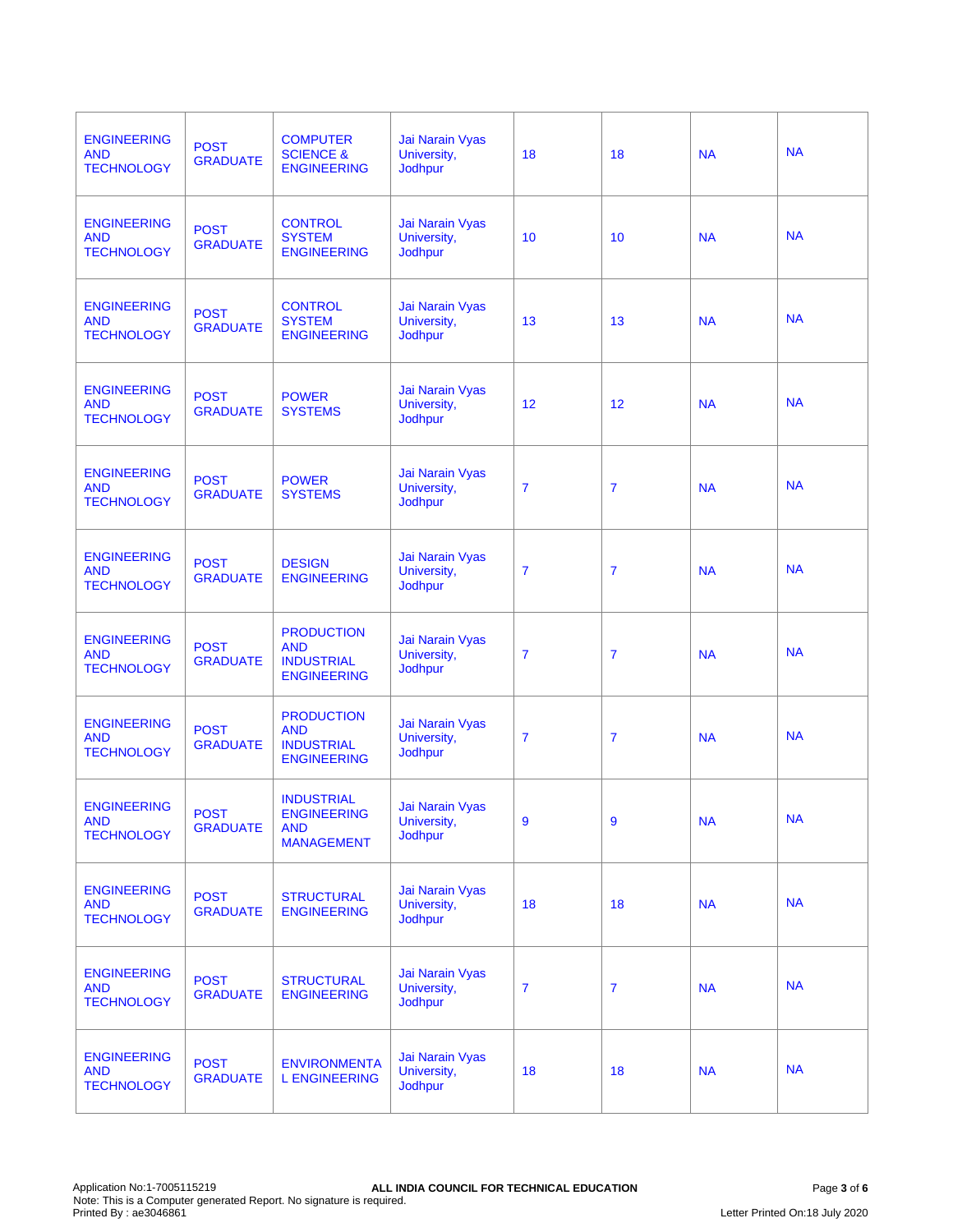| <b>ENGINEERING</b><br><b>AND</b><br><b>TECHNOLOGY</b> | <b>POST</b><br><b>GRADUATE</b>  | <b>ENVIRONMENTA</b><br><b>L ENGINEERING</b>                   | Jai Narain Vyas<br>University,<br><b>Jodhpur</b>        | 13             | 13             | <b>NA</b> | <b>NA</b> |
|-------------------------------------------------------|---------------------------------|---------------------------------------------------------------|---------------------------------------------------------|----------------|----------------|-----------|-----------|
| <b>ENGINEERING</b><br><b>AND</b><br><b>TECHNOLOGY</b> | <b>POST</b><br><b>GRADUATE</b>  | <b>GEOTECHNICAL</b><br><b>ENGINEERING</b>                     | Jai Narain Vyas<br>University,<br><b>Jodhpur</b>        | 18             | 18             | <b>NA</b> | <b>NA</b> |
| <b>ENGINEERING</b><br><b>AND</b><br><b>TECHNOLOGY</b> | <b>POST</b><br><b>GRADUATE</b>  | <b>GEOTECHNICAL</b><br><b>ENGINEERING</b>                     | Jai Narain Vyas<br>University,<br><b>Jodhpur</b>        | 13             | 13             | <b>NA</b> | <b>NA</b> |
| <b>ENGINEERING</b><br><b>AND</b><br><b>TECHNOLOGY</b> | <b>POST</b><br><b>GRADUATE</b>  | <b>COMPUTER</b><br><b>SCIENCE &amp;</b><br><b>ENGINEERING</b> | Jai Narain Vyas<br>University,<br>Jodhpur               | 18             | 18             | <b>NA</b> | <b>NA</b> |
| <b>ENGINEERING</b><br><b>AND</b><br><b>TECHNOLOGY</b> | <b>POST</b><br><b>GRADUATE</b>  | <b>THERMAL</b><br><b>ENGINEERING</b>                          | Jai Narain Vyas<br>University,<br><b>Jodhpur</b>        | 18             | 18             | <b>NA</b> | <b>NA</b> |
| <b>ENGINEERING</b><br><b>AND</b><br><b>TECHNOLOGY</b> | <b>POST</b><br><b>GRADUATE</b>  | <b>MINING</b><br><b>ENGINEERING</b>                           | <b>Jai Narain Vyas</b><br>University,<br>Jodhpur        | 12             | 12             | <b>NA</b> | <b>NA</b> |
| <b>ENGINEERING</b><br><b>AND</b><br><b>TECHNOLOGY</b> | <b>POST</b><br><b>GRADUATE</b>  | <b>TRANSPORTATI</b><br><b>ON</b><br><b>ENGINEERING</b>        | Jai Narain Vyas<br>University,<br>Jodhpur               | 18             | 18             | <b>NA</b> | <b>NA</b> |
| <b>ENGINEERING</b><br><b>AND</b><br><b>TECHNOLOGY</b> | <b>POST</b><br><b>GRADUATE</b>  | <b>WATER</b><br><b>RESOURCE</b><br><b>ENGINEERING</b>         | Jai Narain Vyas<br>University,<br>Jodhpur               | 9              | 9              | <b>NA</b> | <b>NA</b> |
| <b>ENGINEERING</b><br><b>AND</b><br><b>TECHNOLOGY</b> | <b>POST</b><br><b>GRADUATE</b>  | <b>THERMAL</b><br><b>ENGINEERING</b>                          | Jai Narain Vyas<br>University,<br><b>Jodhpur</b>        | $\overline{7}$ | 6              | <b>NA</b> | <b>NA</b> |
| <b>ENGINEERING</b><br><b>AND</b><br><b>TECHNOLOGY</b> | <b>POST</b><br><b>GRADUATE</b>  | <b>METALLURGICA</b><br><b>L ENGINEERING</b>                   | <b>Jai Narain Vyas</b><br>University,<br><b>Jodhpur</b> | $\overline{7}$ | $\overline{7}$ | <b>NA</b> | <b>NA</b> |
| <b>ARCHITECTUR</b><br>E AND<br><b>PLANNING</b>        | <b>UNDER</b><br><b>GRADUATE</b> | <b>ARCHITECTURE</b>                                           | Jai Narain Vyas<br>University,<br>Jodhpur               | 40             | 40             | <b>NA</b> | <b>NA</b> |
| <b>ENGINEERING</b><br><b>AND</b><br><b>TECHNOLOGY</b> | <b>UNDER</b><br><b>GRADUATE</b> | <b>PETROLEUM</b><br><b>ENGINEERING</b>                        | Jai Narain Vyas<br>University,<br>Jodhpur               | $\bf{0}$       | $60^{##}$      | <b>NA</b> | <b>NA</b> |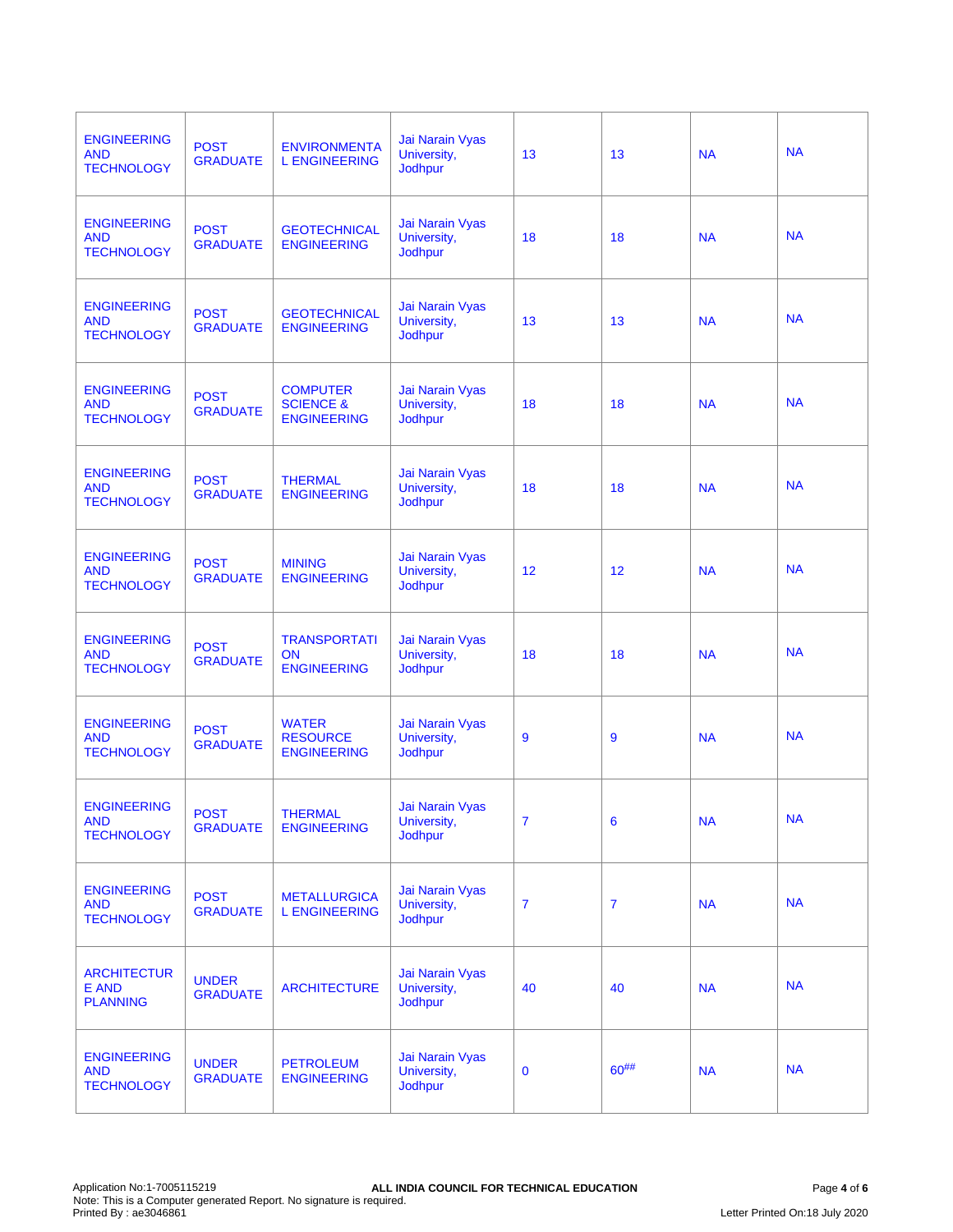| <b>MCA</b> | <b>POST</b><br><b>GRADUATE</b> | <b>MASTER OF</b><br><b>COMPUTER</b><br><b>APPLICATIONS</b> | Jai Narain Vyas<br>University,<br>Jodhpur |  | $30^{#}\%$ | <b>NA</b> | <b>NA</b> |
|------------|--------------------------------|------------------------------------------------------------|-------------------------------------------|--|------------|-----------|-----------|
|------------|--------------------------------|------------------------------------------------------------|-------------------------------------------|--|------------|-----------|-----------|

## Approved New Course(s)

\$\$ Course(s) should be offered in Emerging Area

#### **Course(s) Applied for Closure by the Institution for the Academic Year 2020-21**

| <b>Program</b>                              | Level                                  | <b>Course</b>                                                   | <b>Affiliating Body</b><br>(Univ/Body) | <b>Course Closure Status</b> |
|---------------------------------------------|----------------------------------------|-----------------------------------------------------------------|----------------------------------------|------------------------------|
| <b>ENGINEERING AND</b><br><b>TECHNOLOGY</b> | <b>UNDER GRADUATE</b>                  | <b>BUILDING AND</b><br><b>CONSTRUCTION</b><br><b>TECHNOLOGY</b> | Jai Narain Vyas<br>University, Jodhpur | Approved                     |
| <b>ARCHITECTURE AND</b><br><b>PLANNING</b>  | <b>POST GRADUATE</b><br><b>DIPLOMA</b> | <b>INTERIOR DESIGN</b>                                          | Jai Narain Vyas<br>University, Jodhpur | Approved                     |

#### **It is mandatory to comply with all the essential requirements as given in APH 2020-21 (Appendix 6)**

The Institution/ University is having the following deficiencies as per the online application submitted to AICTE and the same shall be complied within Two year from the date of issue of this EoA

| Deficiencies Noted based on Self Disclosure   |     |  |  |  |  |
|-----------------------------------------------|-----|--|--|--|--|
| <b>Particulars</b><br><b>Deficiency</b>       |     |  |  |  |  |
|                                               |     |  |  |  |  |
| 1. Faculty Deficiency                         | Yes |  |  |  |  |
| 2. Other Facilities Deficiency                |     |  |  |  |  |
| Rain Water Harvesting                         | Yes |  |  |  |  |
| *Dlagge usfau Definieu au Deu auf fau defaile |     |  |  |  |  |

**\***Please refer Deficiency Report for details

## **Important Instructions**

- 1. **Corrigendum for-** 1. Change in Intake
- 2. The State Government/ UT/ Directorate of Technical Education/ Directorate of Medical Education shall ensure that 10% of reservation for Economically Weaker Section (EWS) as per the reservation policy for admission, operational from the Academic year 2020-21 is implemented without affecting the reservation percentages of SC/ ST/ OBC/ General. However, this would not be applicable in the case of Minority Institutions referred to the Clause (1) of Article 30 of Constitution of India. Such Institution shall be permitted to increase in annual permitted strength over a maximum period of two years beginning with the Academic Year 2020-21
- 3. The Institution offering courses earlier in the Regular Shift, First Shift, Second Shift/Part Time now amalgamated as total intake shall have to fulfil all facilities such as Infrastructure, Faculty and other requirements as per the norms specified in the Approval Process Handbook 2020-21 for the Total Approved Intake. Further, the Institutions Deemed to be Universities/ Institutions having Accreditation/ Autonomy status shall have to maintain the Faculty: Student ratio as specified in the Approval Process Handbook. All such Institutions/ Universities shall have to create the necessary Faculty, Infrastructure and other facilities WITHIN 2 YEARS to fulfil the norms based on the Affidavit submitted to AICTE.
- 4. In case of any differences in content in this Computer generated Extension of Approval Letter, the content/information as approved by the Executive Council / General Council as available on the record of AICTE shall be final and binding.
- 5. Strict compliance of Anti-Ragging Regulation: Approval is subject to strict compliance of provisions made in AICTE Regulation notified vide F. No. 373/Legal/AICTE/2009 dated July 1, 2009 for Prevention and Prohibition of Ragging in Technical Institutions. In case Institution fails to take adequate steps to Prevent Ragging or fails to act in accordance with AICTE Regulation or fails to punish perpetrators or incidents of Ragging, it will be liable to take any action as defined under clause 9(4) of the said Regulation.